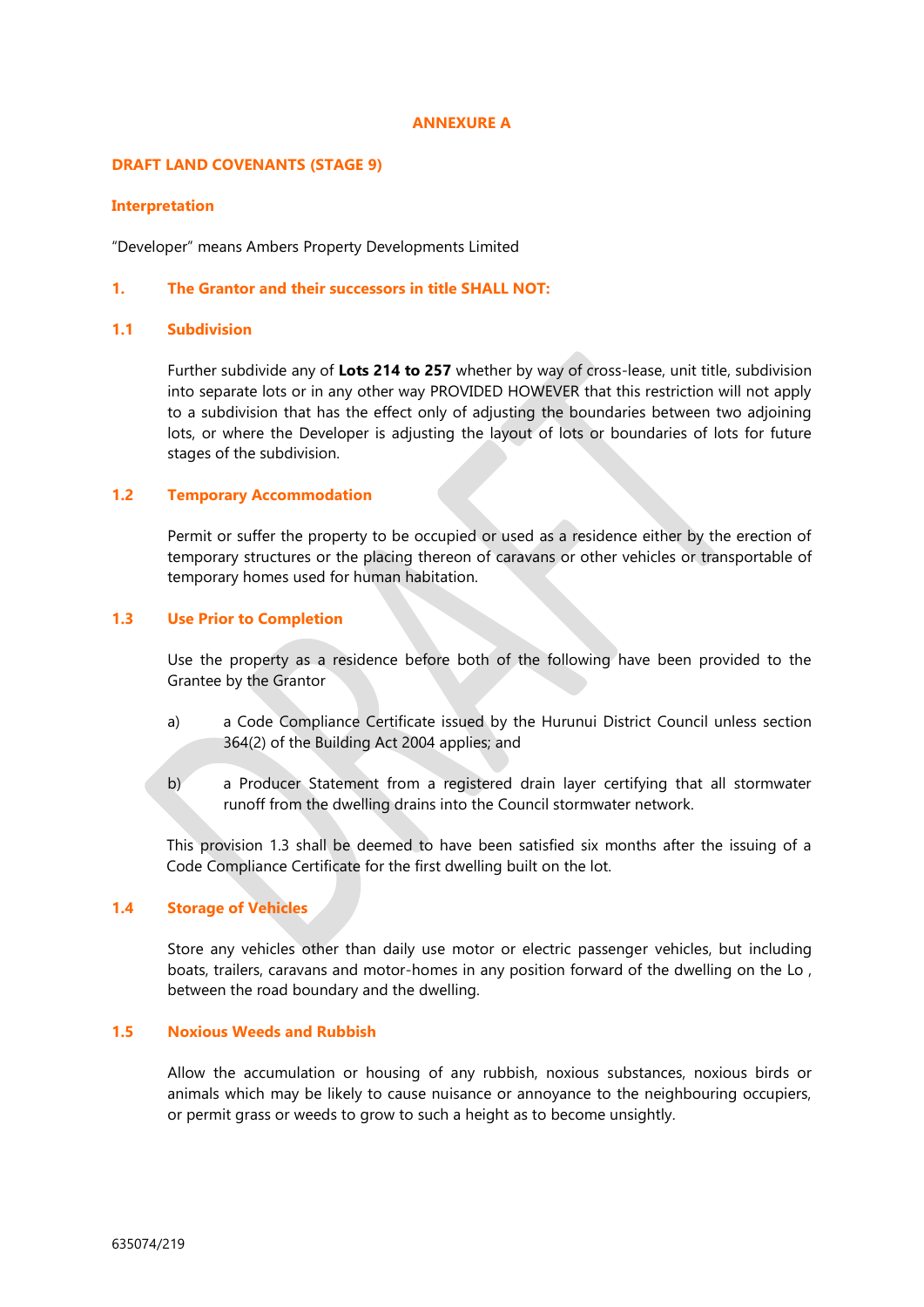## **1.6 Animals**

Permit any dog or other pet to be kept in or about the property which dog or other pet is likely to cause a nuisance or annoyance to other neighbouring occupiers or detract from the subdivision, and in particular, without otherwise limiting this restriction, not to keep on or about the property any dog which in whole or part appears to be a Pit Bull Terrier, Rottweiler, Japanese Akita, Japanese Tosa, Dogo Argentino or Brazilian Fila. The keeping of pigeons is expressly prohibited.

## **1.7 Signs**

Permit any advertisement, sign or hoarding of a commercial nature (excluding a professionally made "For Sale" sign) to be erected on any part of the property or dwelling, including any sign indicating that the dwelling is a Show Home, PROVIDED THAT the Developer shall have the discretion to allow a Show Home sign to be erected for such time as the Developer shall decide, AND FURTHER PROVIDED THAT under no circumstances shall any signage be affixed to any of the fences referred to in clause 1.9, or before obtaining the Developer's consent in writing.

#### **1.8 Gas**

Allow any portable gas cylinders or bottles to be placed on the Lot which are visible from the road, but this does not apply to gas bottles for use with outdoor barbeques or free-standing outdoor gas heaters.

# **1.9 Dwelling Height and Minimum Size**

- a) Erect on any Lot, a dwelling greater in height than a single storey. The Developer may, at the Developer's sole discretion, approve plans with living areas situated within the roof cavity of the dwelling provided that there are no windows set into the roofline or gable area and that the only natural light permitted into the roof cavity is from skylights. Any such dwelling shall not be deemed to be in breach of this clause by virtue of its having a living area situated within the roof cavity.
- b) Erect on any lot any structure other than one new dwelling house including attached garaging but excluding associated outbuildings, with a minimum floor area, including garaging of
	- not less than 160m2 for Lots 800m2 and over
	- not less than 140m2 for Lots between 500m2 and 800m2
	- not less than 120m2 for Lots under 500m2.

# **1.10 New Materials**

Erect or permit to be erected on the Lot any building using anything other than new materials PROVIDED THAT second-hand bricks may be allowed for exterior cladding at the Developer's discretion. No pre-lived in dwelling shall be transported on to the Lot. Certain pre-built dwellings can be approved by the Grantee at its sole discretion provided they will comply with the standard of development envisaged.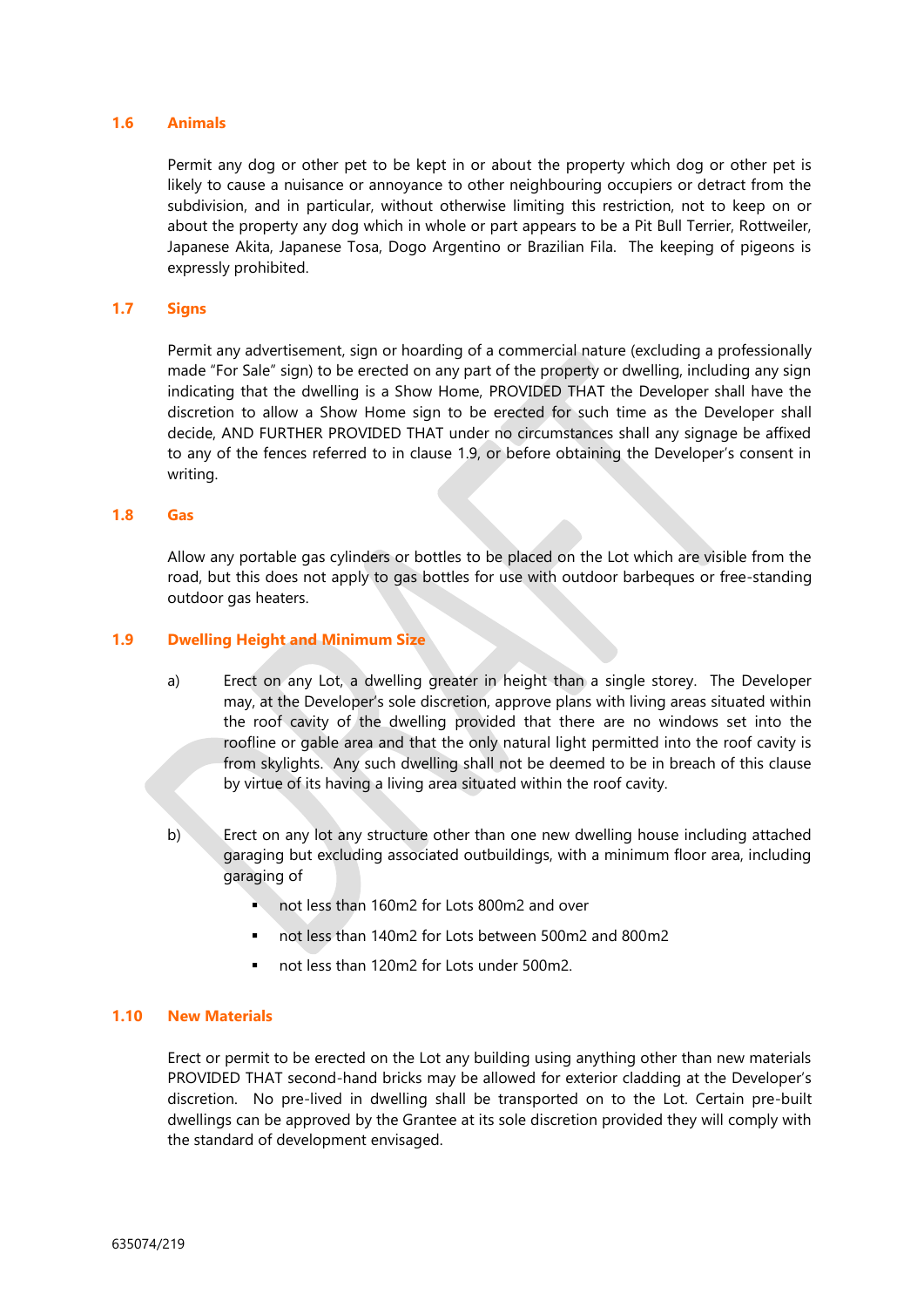### **1.11 Non-permitted Cladding Materials**

Construct any building on the Lot with an external cladding of unrelieved flat sheet fibrolite, hardiflex, galvanised steel or similar materials PROVIDED THAT this restriction shall not apply to the cladding of soffits or gable ends.

# **1.12 Painting**

Leave the outside of any dwelling unfinished, or any exterior walls or doors unpainted or unstained PROVIDED THAT this clause shall not apply where natural timber cladding or decorative brick, stone or concrete are used.

#### **1.13 Building Materials**

Use as a roofing material any material other than tiles (clay, ceramic, concrete, decramastic, pre-coated pressed steel) of a single colour or pre-painted long-run pressed steel (the use of zincalume shall not be permitted), nor exterior cladding of material other than clay brick, weather-board, linea board, concrete block, long run pressed steel at the Developers discretion, masonry, stucco, solid plaster or glazing or a combination of the above. Preferred building materials are detailed in the Grantee's Design Guidelines.

#### **1.14 Fencing Materials**

Erect or permit to be erected on the land any fence or boundary wall of any material containing cement board sheets or panels, corrugated iron, or metal sheeting, or that does not have a capping ridge along the top of the fence.

#### **1.15 Reserve Boundaries and Fencing**

a) In respect of Lots **235-238, and 253-254**:

- (i) remove, build or permit to be built any fence on the boundary between the Lot and the adjoining reserve other than a pool / warner style decorative metal fence of a height not exceeding 1.2 metres; or
- (ii) build or permit to be built any building or structure within two metres of the boundary between the Lot and the adjoining reserve. In this context, a building or structure shall not include a swimming pool or any structure the sole purpose of which is for landscaping but shall include any additional fencing, except for side boundary fencing not greater in height than 1.2m. Any additional fencing must be approved by the developer as part of the landscape approval provision at clause 1.22.

#### b) In respect of Lots **214**

- (i) remove, build or permit to be built any fence on the boundary between the Lot and the adjoining reserve other than a standard wooden paling fence of a height not exceeding 1.8 metres; or
- (ii) build or permit to be built any building or structure within two metres of the boundary between the Lot and the adjoining reserve. In this context, a building or structure shall not include a swimming pool or any structure the sole purpose of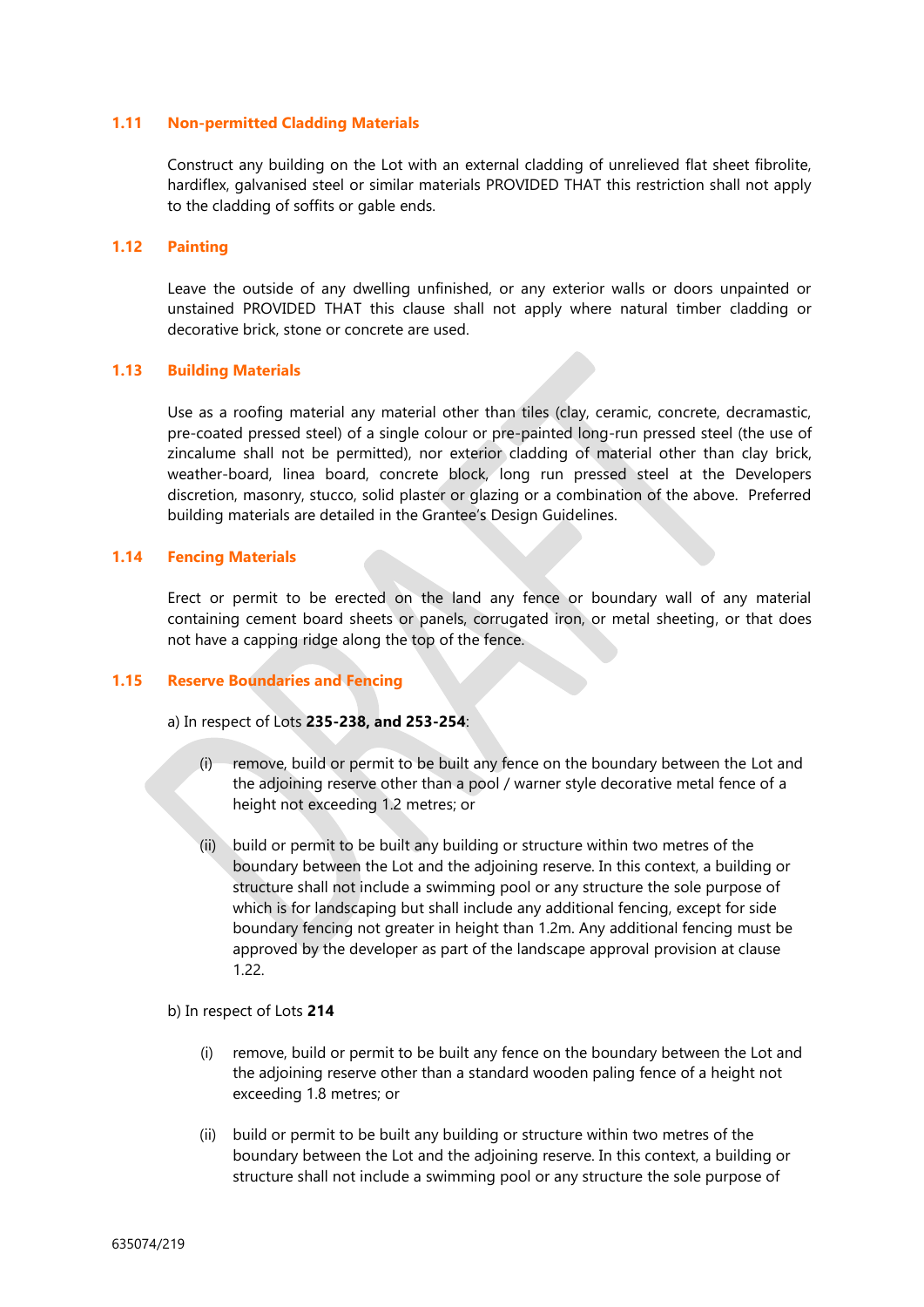which is for landscaping but shall include any additional fencing, except for side boundary fencing not greater in height than 1.2m. Any additional fencing must be approved by the developer as part of the landscape approval provision at clause 1.22.

#### c) In respect of Lots **232-234**

(i) remove, build or permit to be built any fence on the boundary between the Lot and the northern neighbouring properties other than a standard wooden paling fence of a height not exceeding 1.8 metres.

## **1.16 Boundary Fencing – Road Frontage Setbacks**

a) Interpretation

**"Double Frontage Lots"** means Lot **246**

**"Maximum Length"** means 30% of the length of the Road Boundary

**"Road Boundary"** means a boundary between a Lot and any legal road

**"Side Boundary"** means a boundary between a lot and an adjoining lot that is not a Road Boundary

**"Total Length"** means the total length of the fence taken in a line parallel to the road

b) Road Boundary Fencing – **Lots 214 to 219, 223 to 225, 229, 230, 234, 235, 242, 243, 245 to 250, and 257.**

The Grantor shall not permit any fence or other structure (other than a letterbox, and any decorative metal fence referred to in clause 1.15(a)) to be erected in the area between the Road Boundary and a line drawn parallel to the Road Boundary, with the distance between such line and the Road Boundary being determined by those parts of the dwelling closest to the Road Boundary.

# c) **Road Boundary Fencing – Double Frontage Lots**

In recognition of the larger road boundary of these Double Frontage Lots, and the desirability of allowing privacy the Grantor shall be permitted to erect a fence closer to the boundary than provided for in clause 1.16(b) so long as the fence is erected at least 1 (one) metre from the road boundary and complies with the following requirements:

- i. The fence is no higher than 1.8 metres above finished ground level. The length of the fence does not exceed the 'Maximum Length'. By way of illustration only, the Grantee acknowledges that a curved fence, or fence that is parallel to the boundary but which has a return, will comply with this restriction notwithstanding that in overall length such fence may exceed the 'Maximum Length'; or
- ii. Compliance with the above 1.16(c)i and an exceedance of the 'Maximum Length' but the fence is at least partially 'Transparent' and has specifically been approved by the Developer pursuant to clause 1.22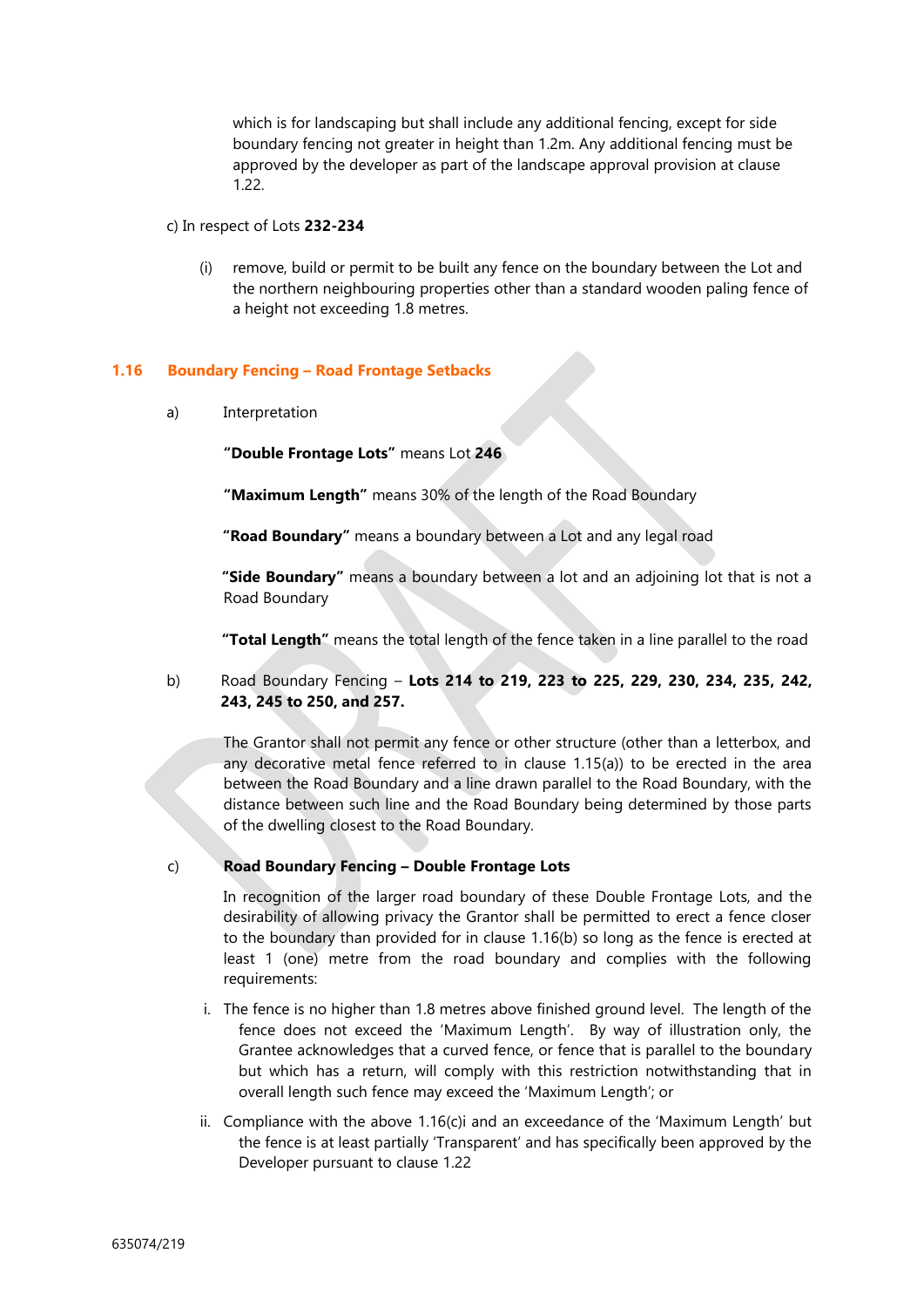### **1.17 Side Boundary Fences**

- a) Permit any fence to be erected on the common Side Boundaries between any of **214 to 219, 223 to 225, 229, 230, 234, 235, 242, 243, 245 to 250, and 257** within 1 metre of the point where the Side Boundary meets the Road Boundary, and that the fence is raked at an angle of 30 degrees until it attains its maximum height of 1.8 metres above finished ground level.
- b) Permit any fence erected on the Lot or any boundary to exceed 1.8 metres generally above finished ground level.

## **1.18 Letterbox**

Erect a dwelling without contemporaneously erecting a new letterbox of a design, colour and cladding consistent with the dwelling or fences, or as approved by the Grantee in accordance with clause 1.22.

## **1.19 Completion of Landscaping, Driveways and Paths**

Permit the dwelling to be occupied unless all driveways and paths are completed in permanent materials, and all road frontage areas are properly grassed or landscaped.

## **1.20 Satellite Dishes / Air Conditioning Units**

- a) Place or allow to be placed on the land or buildings any aerials or satellite dishes unless the same comply with the following requirements:
	- (i) have a maximum diameter of one metre; and
	- (ii) are situated at least four metres from the front façade of the dwelling; and
	- (iii) are mounted below the ridgeline of the roof.
- b) Place or allow to be placed on the land or any part of the buildings any external air conditioning unit visible from the road frontage of the Lot.
- c) Place or allow to be placed on the land or any part of the buildings any overhead power or communication lines.

# **1.21 Garden Ornamentation**

Place or allow to be placed on the land or buildings any brightly painted ornaments that are reasonably visible by any other person standing on the footpath of any legal road.

#### **1.22 Grantee to Approve Plans**

Commence any work on the property:

a) Without submitting to the Developer (for the purposes of this clause 1.22 meaning Ambers Property Developments Ltd C/- Saunders & Co, PO Box 18, Christchurch) for its approval all building plans, including site plans (showing the position of the vehicle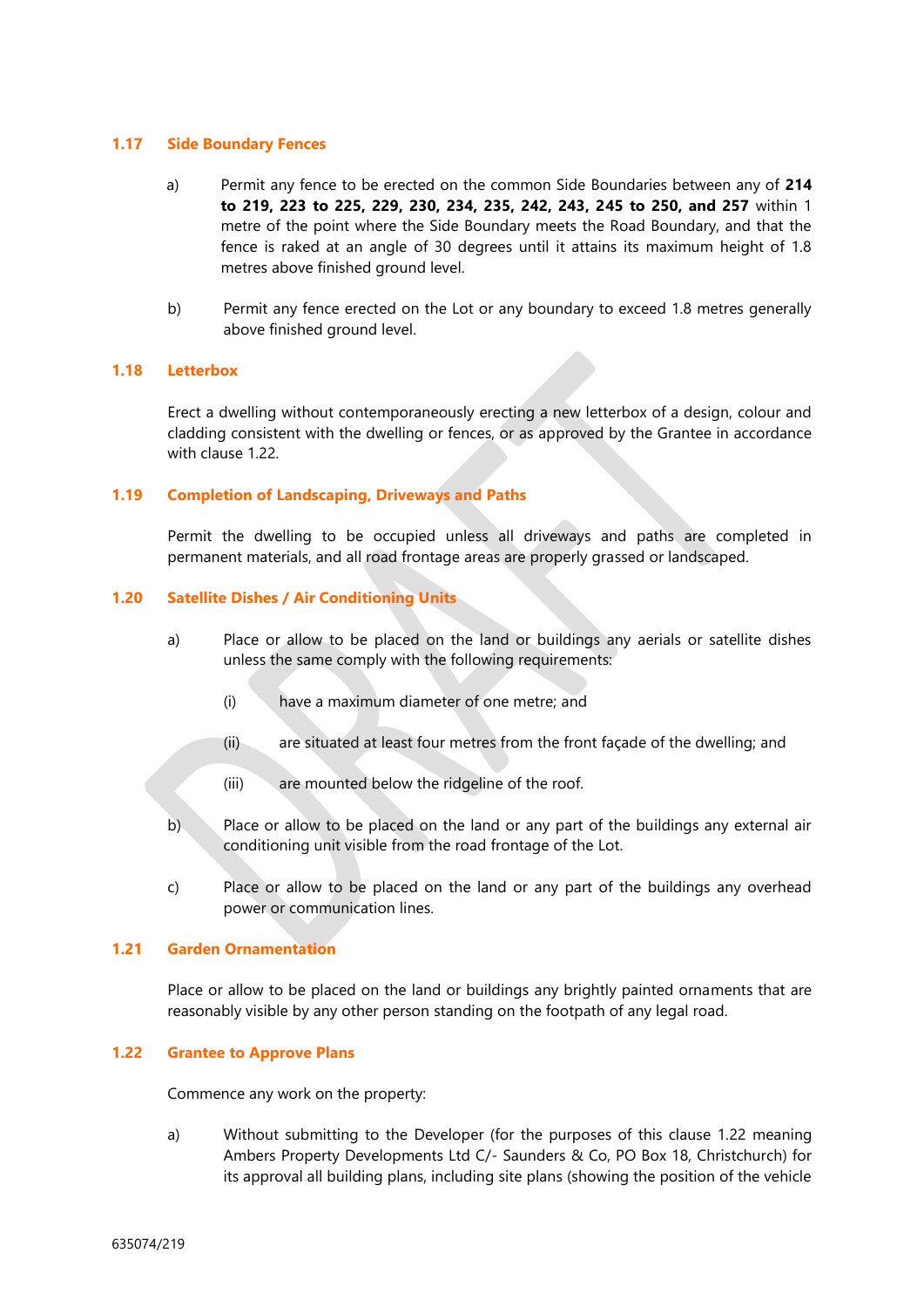crossing, unless already fixed by the Grantee) specifications, fencing, landscaping plans (which shall be prepared by a qualified landscape designer) and builder. Sole discretion lies with the Grantee in approving building and site plans, specifications, fencing and landscaping plans, which shall comply with the Design Guidelines provided by the Grantee, to the Grantee's satisfaction.

b) Which does not conform to the plans approved by the Grantee. Any variation to or deviation from the approved plans and Design Guidelines not approved by the Grantee will be a breach of this clause and subject to the provisions of clause 3.

PROVIDED THAT this clause 1.22 only will cease to apply and be of no further effect from the date that a Code Compliance Certificate is issued for the first dwelling to be built on the Lot.

AND FURTHER PROVIDED THAT the Grantor acknowledges that the Grantee has no legal responsibility or liability for the enforcement, enforceability or applicability of these covenants, nor does the Grantee undertake to enforce or monitor compliance with these covenants on an ongoing basis.

For the avoidance of doubt all other covenants shall continue to endure for the benefit of all benefitting lots other than this requirement to contain developers approval.

# **1.23 Construction Fencing**

Commence construction until temporary fencing has been erected on the entire length of all unfenced boundaries. The temporary fence must comprise removable wire or shade cloth (or other see-through material) and must provide only one vehicle access to the lot from the road or right-of-way.

#### **1.24 Construction Zone Areas**

Commence construction until a vehicle crossing of no less than three metres width has been installed in a position approved by the Grantee (unless already formed by the Grantee), the kerb cut down at the crossing and the driveway from the road to the Lot formed and suitably based. The Grantor shall not make any use of the adjoining lots (whether occupied or not) any berms (except at designated crossings) or footpaths for construction work or for access by vehicles.

#### **1.25 Health and Safety Requirements**

Permit any construction unless the building site complies with the requirements of the Health and Safety in Employment Act 1992 (or any Act passed in substitution).

#### **1.26 Delivery of Materials**

Undertake or permit during the course of construction the loading, unloading, delivery, or storage of building materials other than within the boundaries of the property.

#### **1.27 Building Rubbish**

Carry out any construction unless an adequate rubbish skip is present within the boundaries of the Lot at all times (and regularly emptied or replaced), nor allow during the course of construction any rubbish to blow outside the boundaries of the Lot.